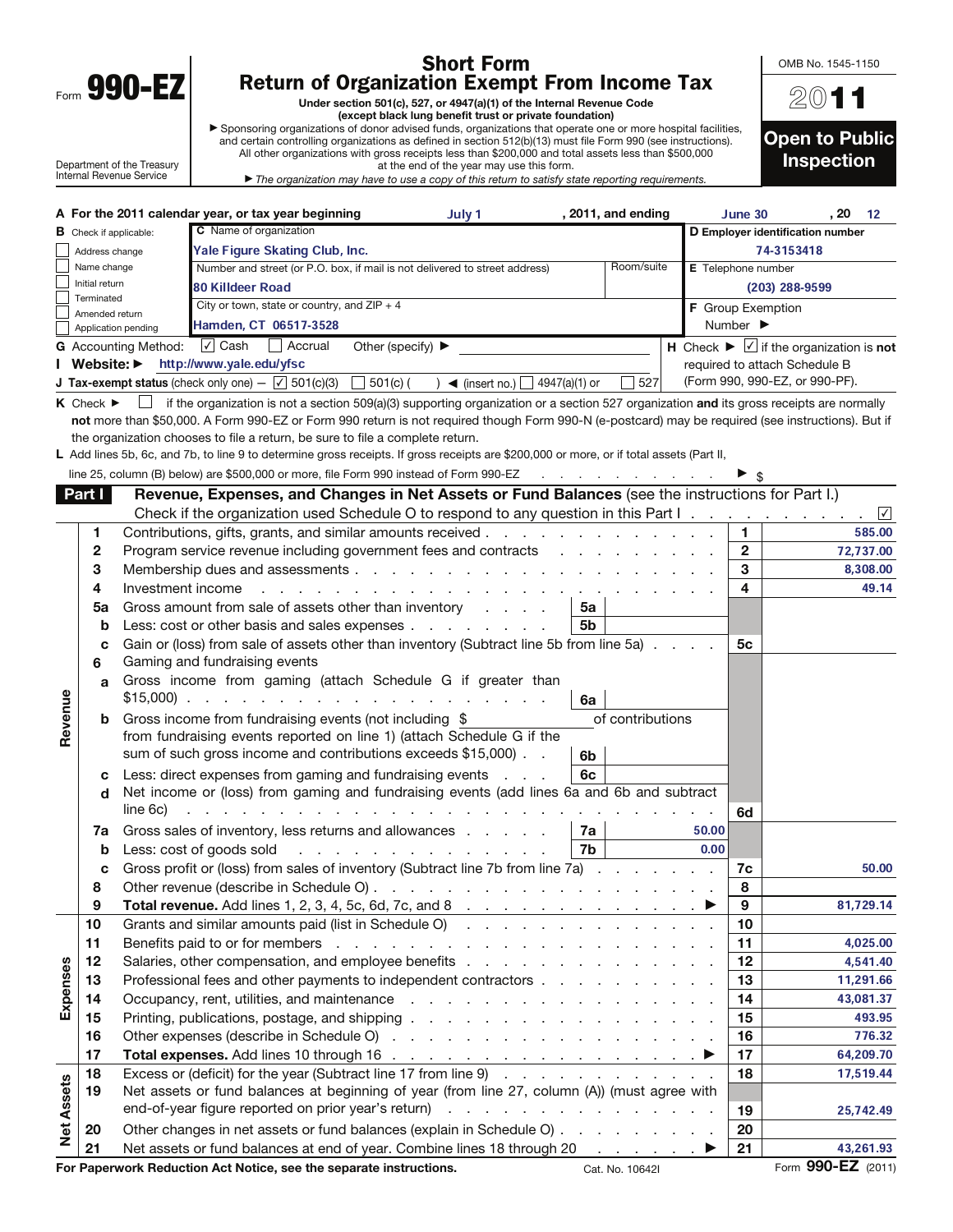|                | Form 990-EZ (2011)                                                                                                                   |                                                                  |                                        |                       |            | Page 2                                                                  |
|----------------|--------------------------------------------------------------------------------------------------------------------------------------|------------------------------------------------------------------|----------------------------------------|-----------------------|------------|-------------------------------------------------------------------------|
|                | <b>Balance Sheets.</b> (see the instructions for Part II.)<br>Part II                                                                |                                                                  |                                        |                       |            |                                                                         |
|                | Check if the organization used Schedule O to respond to any question in this Part II.                                                |                                                                  |                                        |                       |            | ∨                                                                       |
|                |                                                                                                                                      |                                                                  |                                        | (A) Beginning of year |            | (B) End of year                                                         |
| 22             | Cash, savings, and investments                                                                                                       |                                                                  |                                        | 26,920.49 22          |            | 44,620.02                                                               |
| 23             | Land and buildings.<br>and the company of the company of                                                                             |                                                                  |                                        |                       | 23         |                                                                         |
| 24             | Other assets (describe in Schedule O)                                                                                                |                                                                  |                                        | 1,477.00 24           |            | 952.00                                                                  |
| 25             | Total assets<br>and the control of the con-                                                                                          |                                                                  |                                        | 28,397.49 25          |            | 45,572.02                                                               |
| 26             | Total liabilities (describe in Schedule O)                                                                                           |                                                                  |                                        | 2,655.00 26           |            | 2,310.09                                                                |
| 27             | Net assets or fund balances (line 27 of column (B) must agree with line 21)                                                          |                                                                  |                                        | 25,742.49 27          |            | 43,261.93                                                               |
| Part III       | Statement of Program Service Accomplishments (see the instructions for Part III.)                                                    |                                                                  |                                        |                       |            | <b>Expenses</b>                                                         |
|                | Check if the organization used Schedule O to respond to any question in this Part III                                                |                                                                  |                                        |                       |            | (Required for section                                                   |
|                | What is the organization's primary exempt purpose?                                                                                   | <b>Educational &amp; recreational programs involving skating</b> |                                        |                       |            | 501(c)(3) and 501(c)(4)                                                 |
|                | Describe the organization's program service accomplishments for each of its three largest program services,                          |                                                                  |                                        |                       |            | organizations and section<br>4947(a)(1) trusts; optional                |
|                | as measured by expenses. In a clear and concise manner, describe the services provided, the number of                                |                                                                  |                                        |                       |            | for others.)                                                            |
|                | persons benefited, and other relevant information for each program title.                                                            |                                                                  |                                        |                       |            |                                                                         |
| 28             | Professional instruction and practice ice for Fall and Winter sessions and special events (show). Club has                           |                                                                  |                                        |                       |            |                                                                         |
|                | 156 basic skills members and 40 advanced skills members.                                                                             |                                                                  |                                        |                       |            |                                                                         |
|                |                                                                                                                                      |                                                                  |                                        |                       |            |                                                                         |
|                | (Grants \$                                                                                                                           | If this amount includes foreign grants, check here               |                                        |                       | 28a        | 53,719.17                                                               |
| 29             | Run a member club of the United States Figure Skating Association (USFSA), which includes administrative                             |                                                                  |                                        |                       |            |                                                                         |
|                | assistant, publicity, dues for national organization for club and for each individual, etc.                                          |                                                                  |                                        |                       |            |                                                                         |
|                |                                                                                                                                      |                                                                  |                                        |                       |            |                                                                         |
|                | (Grants \$                                                                                                                           | If this amount includes foreign grants, check here               |                                        |                       | 29a        | 10,490.53                                                               |
| 30             |                                                                                                                                      |                                                                  |                                        |                       |            |                                                                         |
|                |                                                                                                                                      |                                                                  |                                        |                       |            |                                                                         |
|                |                                                                                                                                      |                                                                  |                                        |                       |            |                                                                         |
|                | (Grants \$                                                                                                                           | If this amount includes foreign grants, check here               |                                        |                       | <b>30a</b> |                                                                         |
|                | 31 Other program services (describe in Schedule O)                                                                                   |                                                                  |                                        |                       |            |                                                                         |
|                | (Grants \$                                                                                                                           | ) If this amount includes foreign grants, check here             |                                        |                       | 31a        |                                                                         |
|                |                                                                                                                                      |                                                                  |                                        |                       |            |                                                                         |
| 32             | Total program service expenses (add lines 28a through 31a).                                                                          |                                                                  | design and a state of the state of the |                       | 32         | 64,209.70                                                               |
| <b>Part IV</b> | List of Officers, Directors, Trustees, and Key Employees. List each one even if not compensated. (see the instructions for Part IV.) |                                                                  |                                        |                       |            |                                                                         |
|                | Check if the organization used Schedule O to respond to any question in this Part IV                                                 |                                                                  |                                        |                       |            |                                                                         |
|                |                                                                                                                                      | (b) Title and average                                            | (c) Reportable                         | (d) Health benefits,  |            |                                                                         |
|                | (a) Name and address                                                                                                                 | hours per week                                                   | compensation<br>(Forms W-2/1099-MISC)  | benefit plans, and    |            | contributions to employee (e) Estimated amount of<br>other compensation |
|                |                                                                                                                                      | devoted to position                                              | (if not paid, enter -0-)               | deferred compensation |            |                                                                         |
|                | <b>MIchael Fischer</b>                                                                                                               | President (6)                                                    |                                        |                       |            |                                                                         |
|                | 80 Killdeer Road, Hamden, CT 06517                                                                                                   |                                                                  |                                        |                       |            |                                                                         |
|                | <b>Bobbi Nesheim</b>                                                                                                                 | <b>Vice President (6)</b>                                        |                                        |                       |            |                                                                         |
|                | 5 Whiting Court, Northford, CT 06472                                                                                                 |                                                                  |                                        |                       |            |                                                                         |
|                | <b>Nancy Brittingham</b>                                                                                                             | Secretary (6)                                                    |                                        |                       |            |                                                                         |
|                | 139 Walkley Hill Road, Haddam, CT 06438                                                                                              |                                                                  |                                        |                       |            |                                                                         |
|                | <b>Alice Fischer</b>                                                                                                                 | Treasurer (6)                                                    |                                        |                       |            |                                                                         |
|                | 80 Killdeer Road, Hamden, CT 06517                                                                                                   |                                                                  |                                        |                       |            |                                                                         |
|                | <b>Mary Lee</b>                                                                                                                      | <b>Membership (6)</b>                                            |                                        |                       |            |                                                                         |
|                | 70 Lyon Street, New Haven, CT 06511                                                                                                  |                                                                  |                                        |                       |            |                                                                         |
|                | <b>Bonnie Collier</b>                                                                                                                |                                                                  |                                        |                       |            |                                                                         |
|                | 344 West River Road, Orange, CT 06477                                                                                                | <b>Test Chair (2)</b>                                            |                                        |                       |            |                                                                         |
|                | <b>Paul Hawkshaw</b>                                                                                                                 |                                                                  |                                        |                       |            |                                                                         |
|                | 550 Prospect Street # 6, New Haven, CT 06511                                                                                         | Director (1)                                                     |                                        |                       |            |                                                                         |
|                | Suguru Imaeda                                                                                                                        | Director (1)                                                     |                                        |                       |            |                                                                         |
|                | 237 Landon's Way, Guilford, CT 06437                                                                                                 |                                                                  |                                        |                       |            |                                                                         |
|                | <b>James Nikkel</b>                                                                                                                  |                                                                  |                                        |                       |            |                                                                         |
|                | 644 Quinnipiac Avenue, New Haven, CT 06513                                                                                           | Director (1)                                                     |                                        |                       |            |                                                                         |
|                |                                                                                                                                      |                                                                  |                                        |                       |            |                                                                         |
|                |                                                                                                                                      |                                                                  |                                        |                       |            |                                                                         |
|                |                                                                                                                                      |                                                                  |                                        |                       |            |                                                                         |
|                |                                                                                                                                      |                                                                  |                                        |                       |            |                                                                         |
|                |                                                                                                                                      |                                                                  |                                        |                       |            |                                                                         |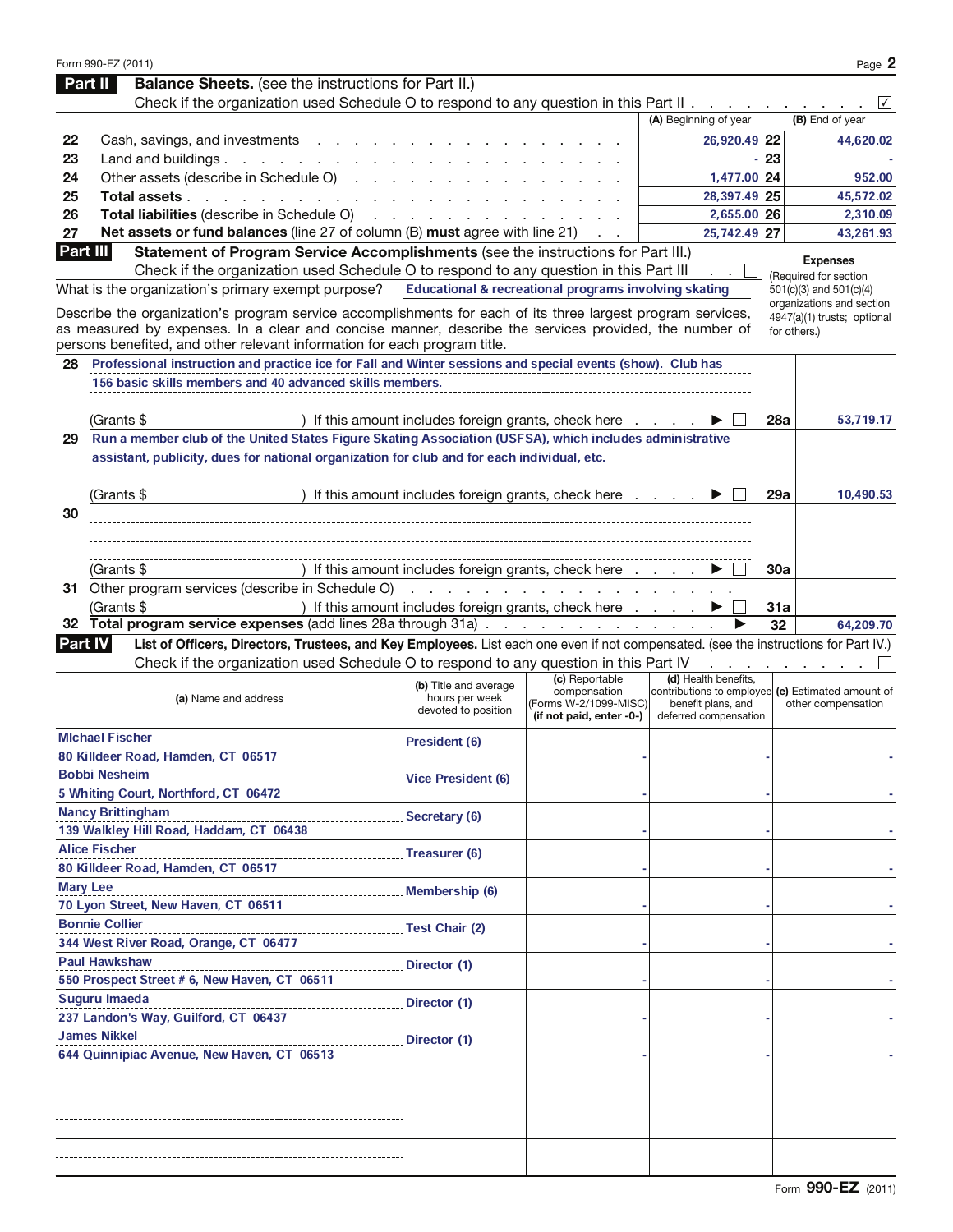|        | Form 990-EZ (2011)                                                                                                                                                                                                                                                                                               |                  |                  | Page 3       |
|--------|------------------------------------------------------------------------------------------------------------------------------------------------------------------------------------------------------------------------------------------------------------------------------------------------------------------|------------------|------------------|--------------|
| Part V | Other Information (Note the Schedule A and personal benefit contract statement requirements in the                                                                                                                                                                                                               |                  |                  |              |
|        | instructions for Part V.) Check if the organization used Schedule O to respond to any question in this Part V                                                                                                                                                                                                    |                  |                  |              |
|        |                                                                                                                                                                                                                                                                                                                  |                  | <b>Yes</b>       | <b>No</b>    |
| 33     | Did the organization engage in any significant activity not previously reported to the IRS? If "Yes," provide a<br>detailed description of each activity in Schedule O<br>and the state of the state of the                                                                                                      | 33               |                  | ✓            |
| 34     | Were any significant changes made to the organizing or governing documents? If "Yes," attach a conformed                                                                                                                                                                                                         |                  |                  |              |
|        | copy of the amended documents if they reflect a change to the organization's name. Otherwise, explain the                                                                                                                                                                                                        |                  |                  |              |
|        | change on Schedule O (see instructions)<br>and a series and a series and a series and<br>Did the organization have unrelated business gross income of \$1,000 or more during the year from business                                                                                                              | 34               |                  | $\checkmark$ |
| 35a    | activities (such as those reported on lines 2, 6a, and 7a, among others)?                                                                                                                                                                                                                                        | 35a              |                  |              |
| b      | If "Yes," to line 35a, has the organization filed a Form 990-T for the year? If "No," provide an explanation in Schedule O                                                                                                                                                                                       | 35b              |                  |              |
| C      | Was the organization a section 501(c)(4), 501(c)(5), or 501(c)(6) organization subject to section 6033(e) notice,                                                                                                                                                                                                |                  |                  |              |
|        | reporting, and proxy tax requirements during the year? If "Yes," complete Schedule C, Part III                                                                                                                                                                                                                   | 35c              |                  | $\checkmark$ |
| 36     | Did the organization undergo a liquidation, dissolution, termination, or significant disposition of net assets<br>during the year? If "Yes," complete applicable parts of Schedule N<br>and a state of the state of the state of the state of the state of the state of the state of the state of the            | 36               |                  |              |
| 37a    | Enter amount of political expenditures, direct or indirect, as described in the instructions. $\blacktriangleright$   37a                                                                                                                                                                                        |                  |                  |              |
| b      | Did the organization file Form 1120-POL for this year?                                                                                                                                                                                                                                                           | 37b              |                  |              |
| 38a    | Did the organization borrow from, or make any loans to, any officer, director, trustee, or key employee or were<br>any such loans made in a prior year and still outstanding at the end of the tax year covered by this return?                                                                                  | 38a              |                  |              |
| b      | 38b<br>If "Yes," complete Schedule L, Part II and enter the total amount involved<br><b>Contract Contract Contract</b>                                                                                                                                                                                           |                  |                  |              |
| 39     | Section 501(c)(7) organizations. Enter:                                                                                                                                                                                                                                                                          |                  |                  |              |
| a<br>b | Initiation fees and capital contributions included on line 9<br>39a<br>39 <sub>b</sub><br>Gross receipts, included on line 9, for public use of club facilities                                                                                                                                                  |                  |                  |              |
| 40a    | Section 501(c)(3) organizations. Enter amount of tax imposed on the organization during the year under:                                                                                                                                                                                                          |                  |                  |              |
|        | section 4911 ▶<br>; section 4912 $\blacktriangleright$<br>; section 4955                                                                                                                                                                                                                                         |                  |                  |              |
| b      | Section 501(c)(3) and 501(c)(4) organizations. Did the organization engage in any section 4958 excess benefit                                                                                                                                                                                                    |                  |                  |              |
|        | transaction during the year, or did it engage in an excess benefit transaction in a prior year that has not been                                                                                                                                                                                                 |                  |                  |              |
|        | reported on any of its prior Forms 990 or 990-EZ? If "Yes," complete Schedule L, Part I.                                                                                                                                                                                                                         | 40 <sub>b</sub>  |                  |              |
| c      | Section 501(c)(3) and 501(c)(4) organizations. Enter amount of tax imposed on<br>organization managers or disqualified persons during the year under sections 4912,                                                                                                                                              |                  |                  |              |
|        | 4955, and 4958 $\cdot \cdot \cdot \cdot \cdot \cdot \cdot \cdot \cdot$<br>the contract of the contract of the con-                                                                                                                                                                                               |                  |                  |              |
| d      | Section 501(c)(3) and 501(c)(4) organizations. Enter amount of tax on line 40c<br>reimbursed by the organization response to response the contract of the contract of the contract of the contract of the contract of the contract of the contract of the contract of the contract of the contract of the contra |                  |                  |              |
| е      | All organizations. At any time during the tax year, was the organization a party to a prohibited tax shelter                                                                                                                                                                                                     | 40e              |                  |              |
| 41     | List the states with which a copy of this return is filed. $\blacktriangleright$ none                                                                                                                                                                                                                            |                  |                  |              |
| 42a    | Telephone no. ▶                                                                                                                                                                                                                                                                                                  | $(203)$ 288-9599 |                  |              |
|        | Located at > 80 Killdeer Road, Hamden, CT<br>$7IP + 4$                                                                                                                                                                                                                                                           | 06517-3528       |                  |              |
| b      | $\frac{100}{4}$ at $\rightarrow$ our mindeer road, Hammeri, L1.<br>At any time during the calendar year, did the organization have an interest in or a signature or other authority over                                                                                                                         |                  | Yes <sub>1</sub> | No           |
|        | a financial account in a foreign country (such as a bank account, securities account, or other financial account)?                                                                                                                                                                                               | 42b              |                  | $\checkmark$ |
|        | If "Yes," enter the name of the foreign country: ▶<br>See the instructions for exceptions and filing requirements for Form TD F 90-22.1, Report of Foreign Bank                                                                                                                                                  |                  |                  |              |
|        | and Financial Accounts.                                                                                                                                                                                                                                                                                          |                  |                  |              |
| c      | At any time during the calendar year, did the organization maintain an office outside the U.S.?                                                                                                                                                                                                                  | 42c              |                  |              |
|        | If "Yes," enter the name of the foreign country: ▶                                                                                                                                                                                                                                                               |                  |                  |              |
| 43     | Section 4947(a)(1) nonexempt charitable trusts filing Form 990-EZ in lieu of Form 1041 - Check here<br>and enter the amount of tax-exempt interest received or accrued during the tax year $\ldots$<br>43                                                                                                        |                  |                  |              |
|        |                                                                                                                                                                                                                                                                                                                  |                  | <b>Yes</b>       | No           |
| 44a    | Did the organization maintain any donor advised funds during the year? If "Yes," Form 990 must be                                                                                                                                                                                                                | 44a              |                  | $\checkmark$ |
| b      | Did the organization operate one or more hospital facilities during the year? If "Yes," Form 990 must be                                                                                                                                                                                                         |                  |                  |              |
|        | completed instead of Form 990-EZ<br>والمتعاون والمتعاون والمتعاون والمتعاون والمتعاون والمتعاون والمتعاون والمتعاون                                                                                                                                                                                              | 44b              |                  |              |
| c      | Did the organization receive any payments for indoor tanning services during the year?                                                                                                                                                                                                                           | 44c              |                  |              |
| d      | If "Yes" to line 44c, has the organization filed a Form 720 to report these payments? If "No," provide an<br>explanation in Schedule O<br>de la caractería de la caractería de la caractería de la caractería de                                                                                                 |                  |                  |              |
| 45а    | Did the organization have a controlled entity within the meaning of section 512(b)(13)?                                                                                                                                                                                                                          | 44d<br>45a       |                  | $\checkmark$ |
| 45b    | Did the organization receive any payment from or engage in any transaction with a controlled entity within the                                                                                                                                                                                                   |                  |                  |              |
|        | meaning of section 512(b)(13)? If "Yes," Form 990 and Schedule R may need to be completed instead of                                                                                                                                                                                                             | 45b              |                  |              |
|        |                                                                                                                                                                                                                                                                                                                  |                  |                  |              |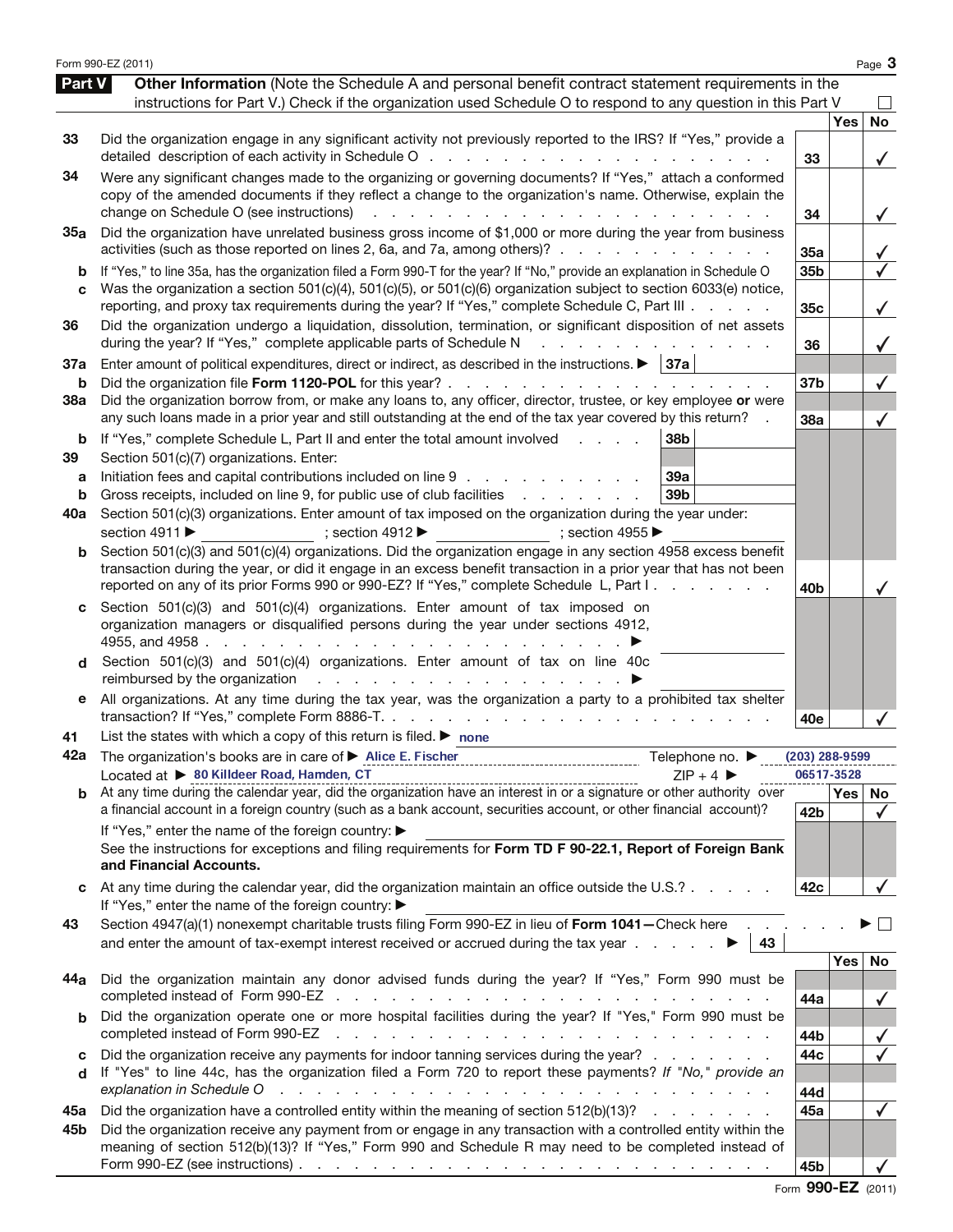|                                            | Form 990-EZ (2011) |                                                                                                                                                                                                                                                                                                                                                    |                                         |                                   |                                     |                                             |                         |                    | Page 4    |
|--------------------------------------------|--------------------|----------------------------------------------------------------------------------------------------------------------------------------------------------------------------------------------------------------------------------------------------------------------------------------------------------------------------------------------------|-----------------------------------------|-----------------------------------|-------------------------------------|---------------------------------------------|-------------------------|--------------------|-----------|
|                                            |                    |                                                                                                                                                                                                                                                                                                                                                    |                                         |                                   |                                     |                                             |                         | Yes⊺               | <b>No</b> |
| 46                                         |                    | Did the organization engage, directly or indirectly, in political campaign activities on behalf of or in opposition                                                                                                                                                                                                                                |                                         |                                   |                                     |                                             |                         |                    |           |
|                                            |                    | to candidates for public office? If "Yes," complete Schedule C, Part I.                                                                                                                                                                                                                                                                            |                                         |                                   |                                     |                                             | 46                      |                    |           |
| <b>Part VI</b>                             |                    | Section 501(c)(3) organizations and section 4947(a)(1) nonexempt charitable trusts only. All section                                                                                                                                                                                                                                               |                                         |                                   |                                     |                                             |                         |                    |           |
|                                            |                    | 501(c)(3) organizations and section 4947(a)(1) nonexempt charitable trusts must answer questions 47-49b                                                                                                                                                                                                                                            |                                         |                                   |                                     |                                             |                         |                    |           |
|                                            |                    | and 52, and complete the tables for lines 50 and 51.                                                                                                                                                                                                                                                                                               |                                         |                                   |                                     |                                             |                         |                    |           |
|                                            |                    | Check if the organization used Schedule O to respond to any question in this Part VI                                                                                                                                                                                                                                                               |                                         |                                   |                                     |                                             |                         |                    |           |
|                                            |                    |                                                                                                                                                                                                                                                                                                                                                    |                                         |                                   |                                     |                                             |                         | <b>Yes</b>         | <b>No</b> |
| 47                                         |                    | Did the organization engage in lobbying activities or have a section 501(h) election in effect during the tax<br>year? If "Yes," complete Schedule C, Part II                                                                                                                                                                                      |                                         |                                   |                                     |                                             |                         |                    |           |
|                                            |                    |                                                                                                                                                                                                                                                                                                                                                    |                                         | <b>Contract Contract Contract</b> |                                     |                                             | 47                      |                    |           |
| 48                                         |                    | Is the organization a school as described in section $170(b)(1)(A)(ii)$ ? If "Yes," complete Schedule E                                                                                                                                                                                                                                            |                                         |                                   |                                     |                                             | 48                      |                    |           |
| 49a                                        |                    | Did the organization make any transfers to an exempt non-charitable related organization?                                                                                                                                                                                                                                                          |                                         |                                   |                                     |                                             | 49a                     |                    |           |
| b                                          |                    | If "Yes," was the related organization a section 527 organization?<br>Complete this table for the organization's five highest compensated employees (other than officers, directors, trustees and key                                                                                                                                              |                                         |                                   |                                     |                                             | 49 <sub>b</sub>         |                    |           |
| 50                                         |                    | employees) who each received more than \$100,000 of compensation from the organization. If there is none, enter "None."                                                                                                                                                                                                                            |                                         |                                   |                                     |                                             |                         |                    |           |
|                                            |                    |                                                                                                                                                                                                                                                                                                                                                    |                                         |                                   |                                     | (d) Health benefits,                        |                         |                    |           |
|                                            |                    | (a) Name and address of each employee                                                                                                                                                                                                                                                                                                              | (b) Title and average<br>hours per week | (c) Reportable<br>compensation    |                                     | contributions to employee                   | (e) Estimated amount of |                    |           |
|                                            |                    | paid more than \$100,000                                                                                                                                                                                                                                                                                                                           | devoted to position                     | (Forms W-2/1099-MISC)             |                                     | benefit plans, and deferred<br>compensation |                         | other compensation |           |
|                                            |                    |                                                                                                                                                                                                                                                                                                                                                    |                                         |                                   |                                     |                                             |                         |                    |           |
| <b>None</b>                                |                    |                                                                                                                                                                                                                                                                                                                                                    |                                         |                                   |                                     |                                             |                         |                    |           |
|                                            |                    |                                                                                                                                                                                                                                                                                                                                                    |                                         |                                   |                                     |                                             |                         |                    |           |
|                                            |                    |                                                                                                                                                                                                                                                                                                                                                    |                                         |                                   |                                     |                                             |                         |                    |           |
|                                            |                    |                                                                                                                                                                                                                                                                                                                                                    |                                         |                                   |                                     |                                             |                         |                    |           |
|                                            |                    |                                                                                                                                                                                                                                                                                                                                                    |                                         |                                   |                                     |                                             |                         |                    |           |
|                                            |                    |                                                                                                                                                                                                                                                                                                                                                    |                                         |                                   |                                     |                                             |                         |                    |           |
|                                            |                    |                                                                                                                                                                                                                                                                                                                                                    |                                         |                                   |                                     |                                             |                         |                    |           |
|                                            |                    |                                                                                                                                                                                                                                                                                                                                                    |                                         |                                   |                                     |                                             |                         |                    |           |
|                                            |                    |                                                                                                                                                                                                                                                                                                                                                    |                                         |                                   |                                     |                                             |                         |                    |           |
| f<br>51                                    |                    | Total number of other employees paid over \$100,000<br>Complete this table for the organization's five highest compensated independent contractors who each received more than<br>\$100,000 of compensation from the organization. If there is none, enter "None."<br>(a) Name and address of each independent contractor paid more than \$100,000 | and a state                             | (b) Type of service               |                                     |                                             | (c) Compensation        |                    |           |
|                                            |                    |                                                                                                                                                                                                                                                                                                                                                    |                                         |                                   |                                     |                                             |                         |                    |           |
| <b>None</b>                                |                    |                                                                                                                                                                                                                                                                                                                                                    |                                         |                                   |                                     |                                             |                         |                    |           |
|                                            |                    |                                                                                                                                                                                                                                                                                                                                                    |                                         |                                   |                                     |                                             |                         |                    |           |
|                                            |                    |                                                                                                                                                                                                                                                                                                                                                    |                                         |                                   |                                     |                                             |                         |                    |           |
|                                            |                    |                                                                                                                                                                                                                                                                                                                                                    |                                         |                                   |                                     |                                             |                         |                    |           |
|                                            |                    |                                                                                                                                                                                                                                                                                                                                                    |                                         |                                   |                                     |                                             |                         |                    |           |
|                                            |                    |                                                                                                                                                                                                                                                                                                                                                    |                                         |                                   |                                     |                                             |                         |                    |           |
|                                            |                    |                                                                                                                                                                                                                                                                                                                                                    |                                         |                                   |                                     |                                             |                         |                    |           |
|                                            |                    |                                                                                                                                                                                                                                                                                                                                                    |                                         |                                   |                                     |                                             |                         |                    |           |
|                                            |                    |                                                                                                                                                                                                                                                                                                                                                    |                                         |                                   |                                     |                                             |                         |                    |           |
| d                                          |                    | Total number of other independent contractors each receiving over \$100,000                                                                                                                                                                                                                                                                        |                                         |                                   |                                     |                                             |                         |                    |           |
| 52                                         |                    | Did the organization complete Schedule A? Note: All section 501(c)(3) organizations and 4947(a)(1)                                                                                                                                                                                                                                                 |                                         |                                   |                                     |                                             |                         |                    |           |
|                                            |                    | nonexempt charitable trusts must attach a completed Schedule A                                                                                                                                                                                                                                                                                     |                                         |                                   | the contract of the contract of the |                                             | ∣√∣ Yes                 |                    | No        |
|                                            |                    | Under penalties of perjury, I declare that I have examined this return, including accompanying schedules and statements, and to the best of my knowledge and belief, it is<br>true, correct, and complete. Declaration of preparer (other than officer) is based on all information of which preparer has any knowledge.                           |                                         |                                   |                                     |                                             |                         |                    |           |
|                                            |                    |                                                                                                                                                                                                                                                                                                                                                    |                                         |                                   |                                     |                                             |                         |                    |           |
| Sign                                       |                    | Signature of officer                                                                                                                                                                                                                                                                                                                               |                                         |                                   | Date                                |                                             |                         |                    |           |
| Here                                       |                    | Alice E. Fischer, Treasurer                                                                                                                                                                                                                                                                                                                        |                                         |                                   |                                     |                                             |                         |                    |           |
|                                            |                    | Type or print name and title                                                                                                                                                                                                                                                                                                                       |                                         |                                   |                                     |                                             |                         |                    |           |
|                                            |                    |                                                                                                                                                                                                                                                                                                                                                    |                                         |                                   |                                     |                                             |                         |                    |           |
|                                            |                    | Print/Type preparer's name                                                                                                                                                                                                                                                                                                                         | Preparer's signature                    |                                   | Date                                | Check $\Box$                                | <b>PTIN</b><br>if       |                    |           |
|                                            |                    |                                                                                                                                                                                                                                                                                                                                                    |                                         |                                   |                                     | self-employed                               |                         |                    |           |
|                                            |                    | Firm's name                                                                                                                                                                                                                                                                                                                                        |                                         |                                   |                                     | Firm's EIN ▶                                |                         |                    |           |
| Paid<br><b>Preparer</b><br><b>Use Only</b> |                    | Firm's address ▶<br>May the IRS discuss this return with the preparer shown above? See instructions                                                                                                                                                                                                                                                |                                         |                                   |                                     | Phone no.                                   |                         | Yes                | No        |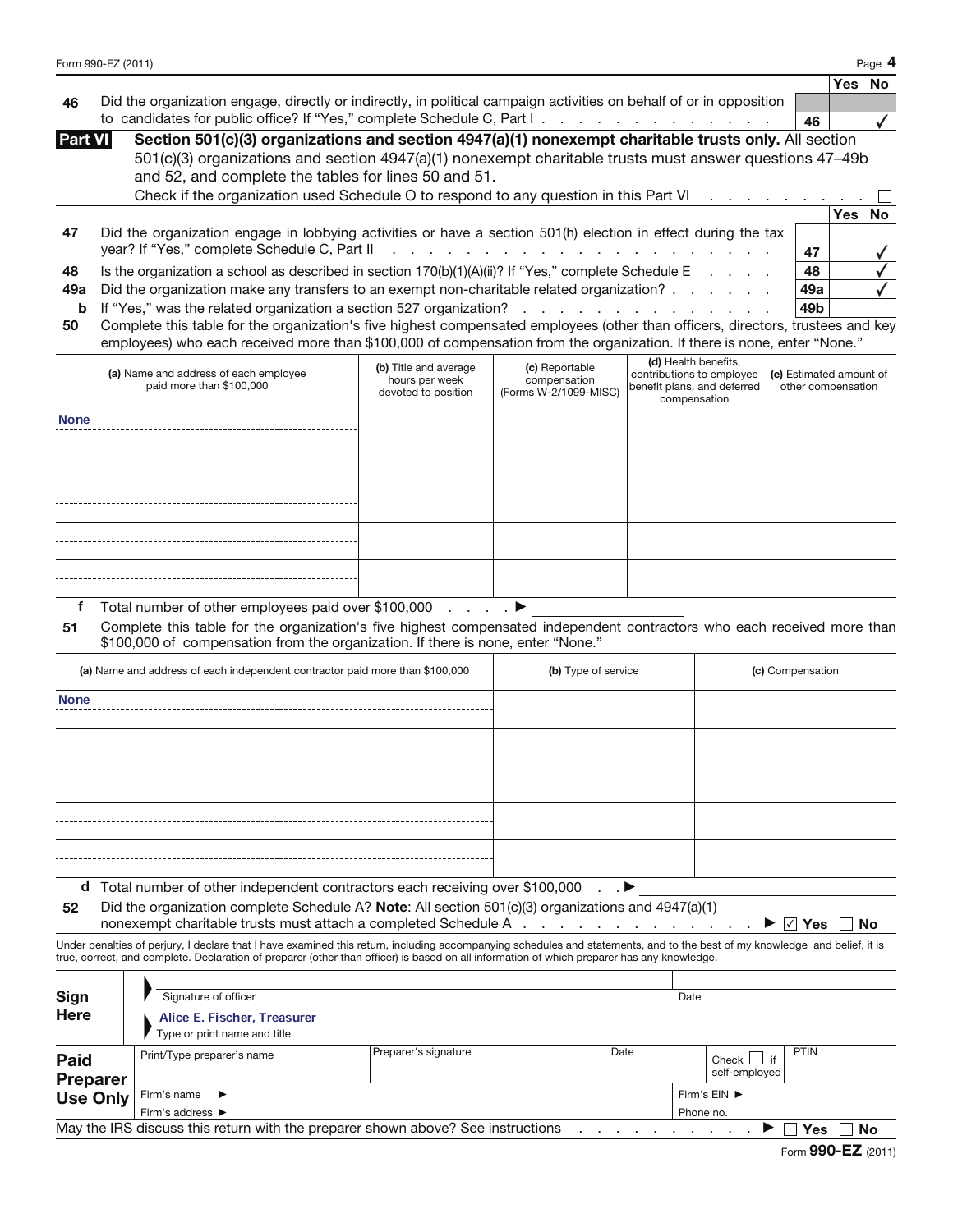SCHEDULE A (Form 990 or 990-EZ)

## Public Charity Status and Public Support

Complete if the organization is a section 501(c)(3) organization or a section 4947(a)(1) nonexempt charitable trust.

OMB No. 1545-0047 2011 **Open to Public** Inspection

Department of the Treasury Internal Revenue Service

Attach to Form 990 or Form 990-EZ.  $\triangleright$  See separate instructions.

|             | Name of the organization              |                                               |                                                                                                                                                                                                                                                                                                                                                                                                                                                                                                    |                                                      |                                                   |            |                                                                           |     | <b>Employer identification number</b>                                |                            |
|-------------|---------------------------------------|-----------------------------------------------|----------------------------------------------------------------------------------------------------------------------------------------------------------------------------------------------------------------------------------------------------------------------------------------------------------------------------------------------------------------------------------------------------------------------------------------------------------------------------------------------------|------------------------------------------------------|---------------------------------------------------|------------|---------------------------------------------------------------------------|-----|----------------------------------------------------------------------|----------------------------|
|             | Yale Figure Skating Club, Inc.        |                                               |                                                                                                                                                                                                                                                                                                                                                                                                                                                                                                    |                                                      |                                                   |            |                                                                           |     | 74-3153418                                                           |                            |
|             | Part I                                |                                               | Reason for Public Charity Status (All organizations must complete this part.) See instructions.                                                                                                                                                                                                                                                                                                                                                                                                    |                                                      |                                                   |            |                                                                           |     |                                                                      |                            |
| 1<br>2<br>3 |                                       |                                               | The organization is not a private foundation because it is: (For lines 1 through 11, check only one box.)<br>$\Box$ A church, convention of churches, or association of churches described in <b>section 170(b)(1)(A)(i).</b><br>$\Box$ A school described in section 170(b)(1)(A)(ii). (Attach Schedule E.)<br>$\Box$ A hospital or a cooperative hospital service organization described in <b>section 170(b)(1)(A)(iii).</b>                                                                    |                                                      |                                                   |            |                                                                           |     |                                                                      |                            |
| 4           |                                       | hospital's name, city, and state:             | A medical research organization operated in conjunction with a hospital described in section 170(b)(1)(A)(iii). Enter the                                                                                                                                                                                                                                                                                                                                                                          |                                                      |                                                   |            |                                                                           |     |                                                                      |                            |
| 5           |                                       | section 170(b)(1)(A)(iv). (Complete Part II.) | An organization operated for the benefit of a college or university owned or operated by a governmental unit described in                                                                                                                                                                                                                                                                                                                                                                          |                                                      |                                                   |            |                                                                           |     |                                                                      |                            |
| 6<br>7      |                                       |                                               | A federal, state, or local government or governmental unit described in section 170(b)(1)(A)(v).<br>An organization that normally receives a substantial part of its support from a governmental unit or from the general public<br>described in section 170(b)(1)(A)(vi). (Complete Part II.)                                                                                                                                                                                                     |                                                      |                                                   |            |                                                                           |     |                                                                      |                            |
| 8           |                                       |                                               | A community trust described in section 170(b)(1)(A)(vi). (Complete Part II.)                                                                                                                                                                                                                                                                                                                                                                                                                       |                                                      |                                                   |            |                                                                           |     |                                                                      |                            |
| 9           |                                       |                                               | $\Box$ An organization that normally receives: (1) more than 331/ <sub>3</sub> % of its support from contributions, membership fees, and gross<br>receipts from activities related to its exempt functions—subject to certain exceptions, and (2) no more than 331/3% of its<br>support from gross investment income and unrelated business taxable income (less section 511 tax) from businesses<br>acquired by the organization after June 30, 1975. See section 509(a)(2). (Complete Part III.) |                                                      |                                                   |            |                                                                           |     |                                                                      |                            |
| 10          |                                       |                                               | An organization organized and operated exclusively to test for public safety. See section 509(a)(4).                                                                                                                                                                                                                                                                                                                                                                                               |                                                      |                                                   |            |                                                                           |     |                                                                      |                            |
| 11          |                                       |                                               | An organization organized and operated exclusively for the benefit of, to perform the functions of, or to carry out the<br>purposes of one or more publicly supported organizations described in section 509(a)(1) or section 509(a)(2). See section<br>509(a)(3). Check the box that describes the type of supporting organization and complete lines 11e through 11h.                                                                                                                            |                                                      |                                                   |            |                                                                           |     |                                                                      |                            |
|             | $a \Box$ Type I                       | <b>b</b> $\Box$ Type II                       |                                                                                                                                                                                                                                                                                                                                                                                                                                                                                                    | $\mathbf{c}$ $\Box$ Type III-Functionally integrated |                                                   |            |                                                                           |     |                                                                      | $d$   Type III-Other       |
|             | or section 509(a)(2).                 |                                               | $\mathbf{e}$ $\Box$ By checking this box, I certify that the organization is not controlled directly or indirectly by one or more disqualified persons<br>other than foundation managers and other than one or more publicly supported organizations described in section 509(a)(1)                                                                                                                                                                                                                |                                                      |                                                   |            |                                                                           |     |                                                                      |                            |
| f           |                                       | organization, check this box                  | If the organization received a written determination from the IRS that it is a Type I, Type II, or Type III supporting<br><b>Contract Contract</b>                                                                                                                                                                                                                                                                                                                                                 | and the company of the company                       |                                                   |            |                                                                           |     |                                                                      |                            |
| g           | following persons?                    |                                               | Since August 17, 2006, has the organization accepted any gift or contribution from any of the                                                                                                                                                                                                                                                                                                                                                                                                      |                                                      |                                                   |            |                                                                           |     |                                                                      |                            |
|             |                                       |                                               | (i) A person who directly or indirectly controls, either alone or together with persons described in (ii) and                                                                                                                                                                                                                                                                                                                                                                                      |                                                      |                                                   |            |                                                                           |     |                                                                      | Yes<br>No<br>11g(i)        |
|             |                                       |                                               |                                                                                                                                                                                                                                                                                                                                                                                                                                                                                                    |                                                      |                                                   |            |                                                                           |     |                                                                      | 11g(ii)                    |
|             |                                       |                                               |                                                                                                                                                                                                                                                                                                                                                                                                                                                                                                    |                                                      |                                                   |            |                                                                           |     |                                                                      | 11g(iii)                   |
| h           |                                       |                                               | Provide the following information about the supported organization(s).                                                                                                                                                                                                                                                                                                                                                                                                                             |                                                      |                                                   |            |                                                                           |     |                                                                      |                            |
|             | (i) Name of supported<br>organization | $(ii)$ $EIN$                                  | (iii) Type of organization<br>(described on lines 1-9<br>above or IRC section<br>(see instructions))                                                                                                                                                                                                                                                                                                                                                                                               | (iv) Is the organization                             | in col. (i) listed in your<br>governing document? |            | (v) Did you notify<br>the organization in<br>col. (i) of your<br>support? |     | (vi) is the<br>organization in col.<br>(i) organized in the<br>U.S.? | (vii) Amount of<br>support |
|             |                                       |                                               |                                                                                                                                                                                                                                                                                                                                                                                                                                                                                                    | Yes                                                  | No                                                | <b>Yes</b> | No                                                                        | Yes | <b>No</b>                                                            |                            |
| (A)         |                                       |                                               |                                                                                                                                                                                                                                                                                                                                                                                                                                                                                                    |                                                      |                                                   |            |                                                                           |     |                                                                      |                            |
| (B)         |                                       |                                               |                                                                                                                                                                                                                                                                                                                                                                                                                                                                                                    |                                                      |                                                   |            |                                                                           |     |                                                                      |                            |
| (C)         |                                       |                                               |                                                                                                                                                                                                                                                                                                                                                                                                                                                                                                    |                                                      |                                                   |            |                                                                           |     |                                                                      |                            |
| (D)         |                                       |                                               |                                                                                                                                                                                                                                                                                                                                                                                                                                                                                                    |                                                      |                                                   |            |                                                                           |     |                                                                      |                            |
| (E)         |                                       |                                               |                                                                                                                                                                                                                                                                                                                                                                                                                                                                                                    |                                                      |                                                   |            |                                                                           |     |                                                                      |                            |
| Total       |                                       |                                               |                                                                                                                                                                                                                                                                                                                                                                                                                                                                                                    |                                                      |                                                   |            |                                                                           |     |                                                                      |                            |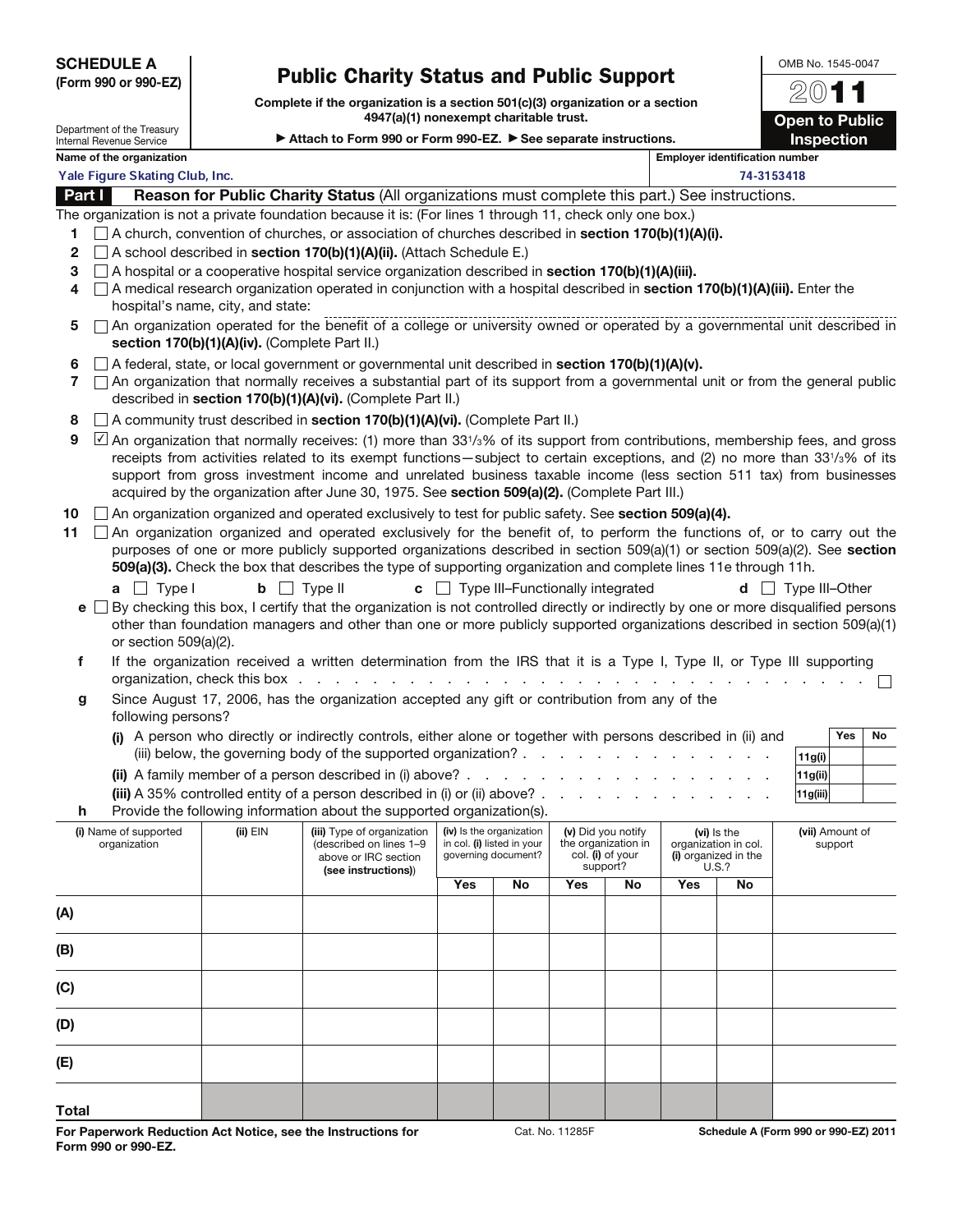|                | Schedule A (Form 990 or 990-EZ) 2011                                                                                                          |          |          |          |            |                                                                             | Page 2        |
|----------------|-----------------------------------------------------------------------------------------------------------------------------------------------|----------|----------|----------|------------|-----------------------------------------------------------------------------|---------------|
| Part II        | Support Schedule for Organizations Described in Sections 170(b)(1)(A)(iv) and 170(b)(1)(A)(vi)                                                |          |          |          |            |                                                                             |               |
|                | (Complete only if you checked the box on line 5, 7, or 8 of Part I or if the organization failed to qualify under                             |          |          |          |            |                                                                             |               |
|                | Part III. If the organization fails to qualify under the tests listed below, please complete Part III.)                                       |          |          |          |            |                                                                             |               |
|                | <b>Section A. Public Support</b>                                                                                                              |          |          |          |            |                                                                             |               |
|                | Calendar year (or fiscal year beginning in) ▶                                                                                                 | (a) 2007 | (b) 2008 | (c) 2009 | $(d)$ 2010 | (e) 2011                                                                    | (f) Total     |
| 1.             | Gifts, grants, contributions,<br>and                                                                                                          |          |          |          |            |                                                                             |               |
|                | membership fees received. (Do not<br>include any "unusual grants.")                                                                           |          |          |          |            |                                                                             |               |
| $\mathbf{2}$   | levied<br>Tax<br>revenues<br>for<br>the<br>organization's benefit and either paid<br>to or expended on its behalf                             |          |          |          |            |                                                                             |               |
| 3              | The value of services or facilities<br>furnished by a governmental unit to the<br>organization without charge                                 |          |          |          |            |                                                                             |               |
| 4              | <b>Total.</b> Add lines 1 through 3                                                                                                           |          |          |          |            |                                                                             |               |
| 5              | The portion of total contributions by                                                                                                         |          |          |          |            |                                                                             |               |
|                | each<br>person<br>(other<br>than<br>a                                                                                                         |          |          |          |            |                                                                             |               |
|                | governmental<br>unit<br>publicly<br>or                                                                                                        |          |          |          |            |                                                                             |               |
|                | supported organization) included on                                                                                                           |          |          |          |            |                                                                             |               |
|                | line 1 that exceeds 2% of the amount<br>shown on line 11, column $(f)$ .                                                                      |          |          |          |            |                                                                             |               |
| 6              | Public support. Subtract line 5 from line 4.                                                                                                  |          |          |          |            |                                                                             |               |
|                | <b>Section B. Total Support</b>                                                                                                               |          |          |          |            |                                                                             |               |
|                | Calendar year (or fiscal year beginning in) ▶                                                                                                 | (a) 2007 | (b) 2008 | (c) 2009 | $(d)$ 2010 | (e) $2011$                                                                  | (f) Total     |
| $\overline{7}$ | Amounts from line 4                                                                                                                           |          |          |          |            |                                                                             |               |
| 8              | Gross income from interest, dividends,                                                                                                        |          |          |          |            |                                                                             |               |
|                | payments received on securities loans,                                                                                                        |          |          |          |            |                                                                             |               |
|                | rents, royalties and income from similar                                                                                                      |          |          |          |            |                                                                             |               |
|                | sources                                                                                                                                       |          |          |          |            |                                                                             |               |
| 9              | Net income from unrelated business                                                                                                            |          |          |          |            |                                                                             |               |
|                | activities, whether or not the business                                                                                                       |          |          |          |            |                                                                             |               |
|                | is regularly carried on<br><b>Carl Contractor</b>                                                                                             |          |          |          |            |                                                                             |               |
| 10             | Other income. Do not include gain or                                                                                                          |          |          |          |            |                                                                             |               |
|                | loss from the sale of capital assets<br>(Explain in Part IV.)                                                                                 |          |          |          |            |                                                                             |               |
|                |                                                                                                                                               |          |          |          |            |                                                                             |               |
| 11<br>12       | Total support. Add lines 7 through 10<br>Gross receipts from related activities, etc. (see instructions)                                      |          |          |          |            | $\vert$ 12 $\vert$                                                          |               |
| 13             | First five years. If the Form 990 is for the organization's first, second, third, fourth, or fifth tax year as a section 501(c)(3)            |          |          |          |            |                                                                             |               |
|                | organization, check this box and stop here                                                                                                    |          |          |          |            | المتعاونة والمتعاونة والمتعاونة والمتعاونة والمتعاونة والمتعاونة والمتعاونة |               |
|                | <b>Section C. Computation of Public Support Percentage</b>                                                                                    |          |          |          |            |                                                                             |               |
| 14             | Public support percentage for 2011 (line 6, column (f) divided by line 11, column (f)                                                         |          |          |          |            | 14                                                                          | $\frac{0}{0}$ |
| 15             | Public support percentage from 2010 Schedule A, Part II, line 14                                                                              |          |          |          |            | 15                                                                          | $\%$          |
| 16a            | 331/3% support test-2011. If the organization did not check the box on line 13, and line 14 is 33 <sup>1</sup> /3% or more, check this        |          |          |          |            |                                                                             |               |
|                | box and <b>stop here.</b> The organization qualifies as a publicly supported organization                                                     |          |          |          |            |                                                                             | ▶             |
| b              | 33 <sup>1</sup> /3% support test-2010. If the organization did not check a box on line 13 or 16a, and line 15 is 33 <sup>1</sup> /3% or more, |          |          |          |            |                                                                             |               |
|                | check this box and stop here. The organization qualifies as a publicly supported organization                                                 |          |          |          |            | the contract of the contract of the                                         |               |
|                | 10% facts and give unctanges test. 2011 If the examization did not check a bey on line 12, 16e, or 16b, and line 14 is                        |          |          |          |            |                                                                             |               |

- 17a 10%-facts-and-circumstances test-2011. If the organization did not check a box on line 13, 16a, or 16b, and line 14 is 10% or more, and if the organization meets the "facts-and-circumstances" test, check this box and stop here. Explain in Part IV how the organization meets the "facts-and-circumstances" test. The organization qualifies as a publicly supported organization . . . . . . . . . . . . . . . . . . . . . . . . . . . . . . . . . . . a  $\Box$
- b 10%-facts-and-circumstances test—2010. If the organization did not check a box on line 13, 16a, 16b, or 17a, and line 15 is 10% or more, and if the organization meets the "facts-and-circumstances" test, check this box and stop here. Explain in Part IV how the organization meets the "facts-and-circumstances" test. The organization qualifies as a publicly supported organization . . . . . . . . . . . . . . . . . . . . . . . . . . . . . . . a  $\Box$
- 18 Private foundation. If the organization did not check a box on line 13, 16a, 16b, 17a, or 17b, check this box and see instructions . . . . . . . . . . . . . . . . . . . . . . . . . . . . . . . . . . . a  $\Box$

Schedule A (Form 990 or 990-EZ) 2011

 $\Box$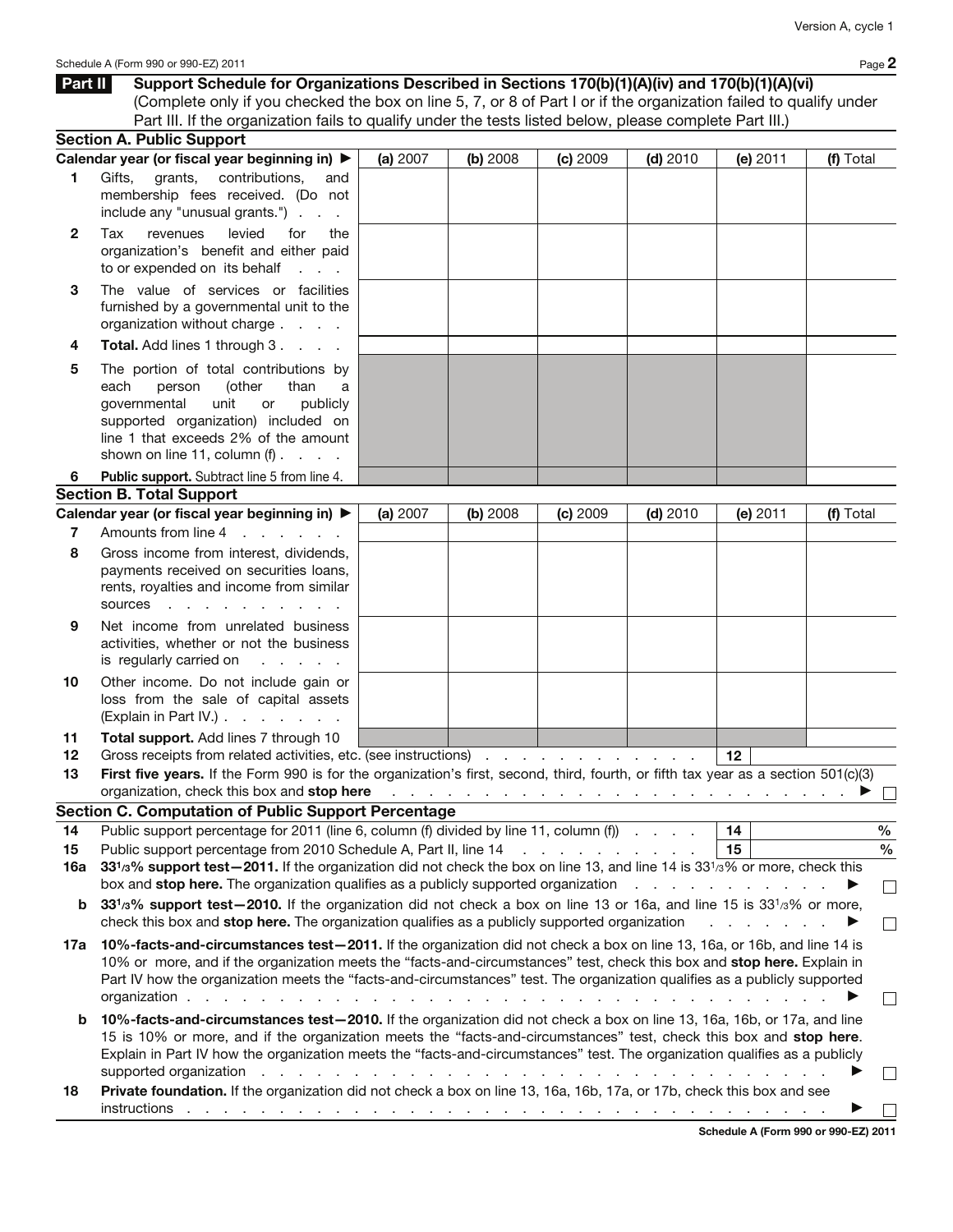## Part III Support Schedule for Organizations Described in Section 509(a)(2)

(Complete only if you checked the box on line 9 of Part I or if the organization failed to qualify under Part II. If the organization fails to qualify under the tests listed below, please complete Part II.)

|              | <b>Section A. Public Support</b>                                                                                                                                                                                                                                                 |                |              |                                                                                 |             |              |                 |
|--------------|----------------------------------------------------------------------------------------------------------------------------------------------------------------------------------------------------------------------------------------------------------------------------------|----------------|--------------|---------------------------------------------------------------------------------|-------------|--------------|-----------------|
|              | Calendar year (or fiscal year beginning in) ▶                                                                                                                                                                                                                                    | (a) 2007       | (b) 2008     | (c) 2009                                                                        | $(d)$ 2010  | (e) 2011     | (f) Total       |
| 1            | Gifts, grants, contributions, and membership fees                                                                                                                                                                                                                                |                |              |                                                                                 |             |              |                 |
|              | received. (Do not include any "unusual grants.")                                                                                                                                                                                                                                 | 10,160         | 10,245       | 10,185                                                                          | 6,947       | 8,893        | 46,430          |
| $\mathbf{2}$ | Gross receipts from admissions, merchandise<br>sold or services performed, or facilities                                                                                                                                                                                         |                |              |                                                                                 |             |              |                 |
|              | furnished in any activity that is related to the                                                                                                                                                                                                                                 |                |              |                                                                                 |             |              |                 |
|              | organization's tax-exempt purpose                                                                                                                                                                                                                                                | 66,309         | 50,093       | 60,987                                                                          | 63,665      | 72,787       | 313,841         |
| 3            | Gross receipts from activities that are not an                                                                                                                                                                                                                                   |                |              |                                                                                 |             |              |                 |
|              | unrelated trade or business under section 513                                                                                                                                                                                                                                    | 0              | $\bf{0}$     | 0                                                                               | $\bf{0}$    | $\bf{0}$     | 0               |
| 4            | Tax<br>levied<br>for<br>the<br>revenues                                                                                                                                                                                                                                          |                |              |                                                                                 |             |              |                 |
|              | organization's benefit and either paid                                                                                                                                                                                                                                           |                |              |                                                                                 |             |              |                 |
|              | to or expended on its behalf<br>$1 - 1 - 1$                                                                                                                                                                                                                                      | 0              | $\bf{0}$     | 0                                                                               | $\mathbf 0$ | $\mathbf 0$  | 0               |
| 5            | The value of services or facilities                                                                                                                                                                                                                                              |                |              |                                                                                 |             |              |                 |
|              | furnished by a governmental unit to the                                                                                                                                                                                                                                          |                |              |                                                                                 |             |              |                 |
|              | organization without charge                                                                                                                                                                                                                                                      | 0              | $\bf{0}$     | 0                                                                               | $\bf{0}$    | $\mathbf 0$  | 0               |
| 6            | Total. Add lines 1 through 5.                                                                                                                                                                                                                                                    | 76,469         | 60,338       | 71,172                                                                          | 70,612      | 81,680       | 360,271         |
| 7a           | Amounts included on lines 1, 2, and 3<br>received from disqualified persons                                                                                                                                                                                                      |                |              |                                                                                 |             |              |                 |
|              |                                                                                                                                                                                                                                                                                  | 0              | 0            | 0                                                                               | $\bf{0}$    | 0            | 0               |
| b            | Amounts included on lines 2 and 3<br>from other than disqualified<br>received                                                                                                                                                                                                    |                |              |                                                                                 |             |              |                 |
|              | persons that exceed the greater of \$5,000                                                                                                                                                                                                                                       |                |              |                                                                                 |             |              |                 |
|              | or 1% of the amount on line 13 for the year                                                                                                                                                                                                                                      | 0              | 0            | 0                                                                               | 0           | 0            | 0               |
| c            | Add lines 7a and 7b<br>and the company of the company                                                                                                                                                                                                                            | $\overline{0}$ | $\mathbf{0}$ | $\mathbf 0$                                                                     | $\bf{0}$    | $\mathbf{0}$ | 0               |
| 8            | Public support (Subtract line 7c from                                                                                                                                                                                                                                            |                |              |                                                                                 |             |              |                 |
|              | $line 6.)$                                                                                                                                                                                                                                                                       |                |              |                                                                                 |             |              | 360,271         |
|              | <b>Section B. Total Support</b>                                                                                                                                                                                                                                                  |                |              |                                                                                 |             |              |                 |
|              | Calendar year (or fiscal year beginning in) ▶                                                                                                                                                                                                                                    | (a) 2007       | (b) 2008     | (c) 2009                                                                        | $(d)$ 2010  | (e) 2011     | (f) Total       |
| 9            | Amounts from line 6<br>and a state of the state of                                                                                                                                                                                                                               | 76,469         | 60,338       | 71,172                                                                          | 70,612      | 81,680       | 360,271         |
| 10a          | Gross income from interest, dividends,                                                                                                                                                                                                                                           |                |              |                                                                                 |             |              |                 |
|              | payments received on securities loans, rents,                                                                                                                                                                                                                                    |                |              |                                                                                 |             |              |                 |
|              | royalties and income from similar sources.                                                                                                                                                                                                                                       | 1,212          | 1,127        | 519                                                                             | 24          | 49           | 2,931           |
| b            | Unrelated business taxable income (less                                                                                                                                                                                                                                          |                |              |                                                                                 |             |              |                 |
|              | section 511 taxes) from businesses                                                                                                                                                                                                                                               |                |              |                                                                                 |             |              |                 |
|              | acquired after June 30, 1975                                                                                                                                                                                                                                                     | 0              | $\mathbf 0$  | $\mathbf 0$                                                                     | $\bf{0}$    | $\bf{0}$     | 0               |
| c            | Add lines 10a and 10b<br>and a state of                                                                                                                                                                                                                                          | 1,212          | 1,127        | 519                                                                             | 24          | 49           | 2,931           |
| 11           | Net income from unrelated business<br>activities not included in line 10b, whether                                                                                                                                                                                               |                |              |                                                                                 |             |              |                 |
|              | or not the business is regularly carried on                                                                                                                                                                                                                                      | U              | $\Omega$     | $\Omega$                                                                        | $\Omega$    | $\Omega$     |                 |
|              |                                                                                                                                                                                                                                                                                  |                |              |                                                                                 |             |              |                 |
| 12           | Other income. Do not include gain or<br>loss from the sale of capital assets                                                                                                                                                                                                     |                |              |                                                                                 |             |              |                 |
|              | (Explain in Part IV.).<br>and a state of the                                                                                                                                                                                                                                     | (235)          | 130          | 159                                                                             | 0           | $\bf{0}$     | 54              |
| 13           | Total support. (Add lines 9, 10c, 11,                                                                                                                                                                                                                                            |                |              |                                                                                 |             |              |                 |
|              | and $12.$ )<br>and a state of the state                                                                                                                                                                                                                                          | 77,446         | 61,595       | 71,850                                                                          | 70,636      | 81,729       | 363,256         |
| 14           | First five years. If the Form 990 is for the organization's first, second, third, fourth, or fifth tax year as a section 501(c)(3)                                                                                                                                               |                |              |                                                                                 |             |              |                 |
|              | organization, check this box and stop here                                                                                                                                                                                                                                       |                |              | the contract of the contract of the contract of the contract of the contract of |             |              |                 |
|              | <b>Section C. Computation of Public Support Percentage</b>                                                                                                                                                                                                                       |                |              |                                                                                 |             |              |                 |
| 15           | Public support percentage for 2011 (line 8, column (f) divided by line 13, column (f)                                                                                                                                                                                            |                |              |                                                                                 |             | 15           | 99.18 %         |
| 16           | Public support percentage from 2010 Schedule A, Part III, line 15                                                                                                                                                                                                                |                |              | and a series of the contract of the                                             |             | 16           | 98.61 %         |
|              | Section D. Computation of Investment Income Percentage                                                                                                                                                                                                                           |                |              |                                                                                 |             |              |                 |
| 17           | Investment income percentage for 2011 (line 10c, column (f) divided by line 13, column (f) $\cdots$                                                                                                                                                                              |                |              |                                                                                 |             | 17           | 0.81%           |
| 18           | Investment income percentage from 2010 Schedule A, Part III, line 17                                                                                                                                                                                                             |                |              |                                                                                 |             | 18           | 1.12 %          |
| 19a          | 331/3% support tests - 2011. If the organization did not check the box on line 14, and line 15 is more than 331/3%, and line                                                                                                                                                     |                |              |                                                                                 |             |              |                 |
|              | 17 is not more than 33 <sup>1</sup> /3%, check this box and stop here. The organization qualifies as a publicly supported organization                                                                                                                                           |                |              |                                                                                 |             |              | $\sqrt{ }$<br>▸ |
| b            | 331/3% support tests - 2010. If the organization did not check a box on line 14 or line 19a, and line 16 is more than 331/3%, and<br>line 18 is not more than 33 <sup>1</sup> /3%, check this box and stop here. The organization qualifies as a publicly supported organization |                |              |                                                                                 |             |              | ▸               |
|              | Private foundation. If the organization did not check a box on line 14, 19a, or 19b, check this box and see instructions                                                                                                                                                         |                |              |                                                                                 |             |              | $\sqrt{ }$      |
| 20           |                                                                                                                                                                                                                                                                                  |                |              |                                                                                 |             |              |                 |

Schedule A (Form 990 or 990-EZ) 2011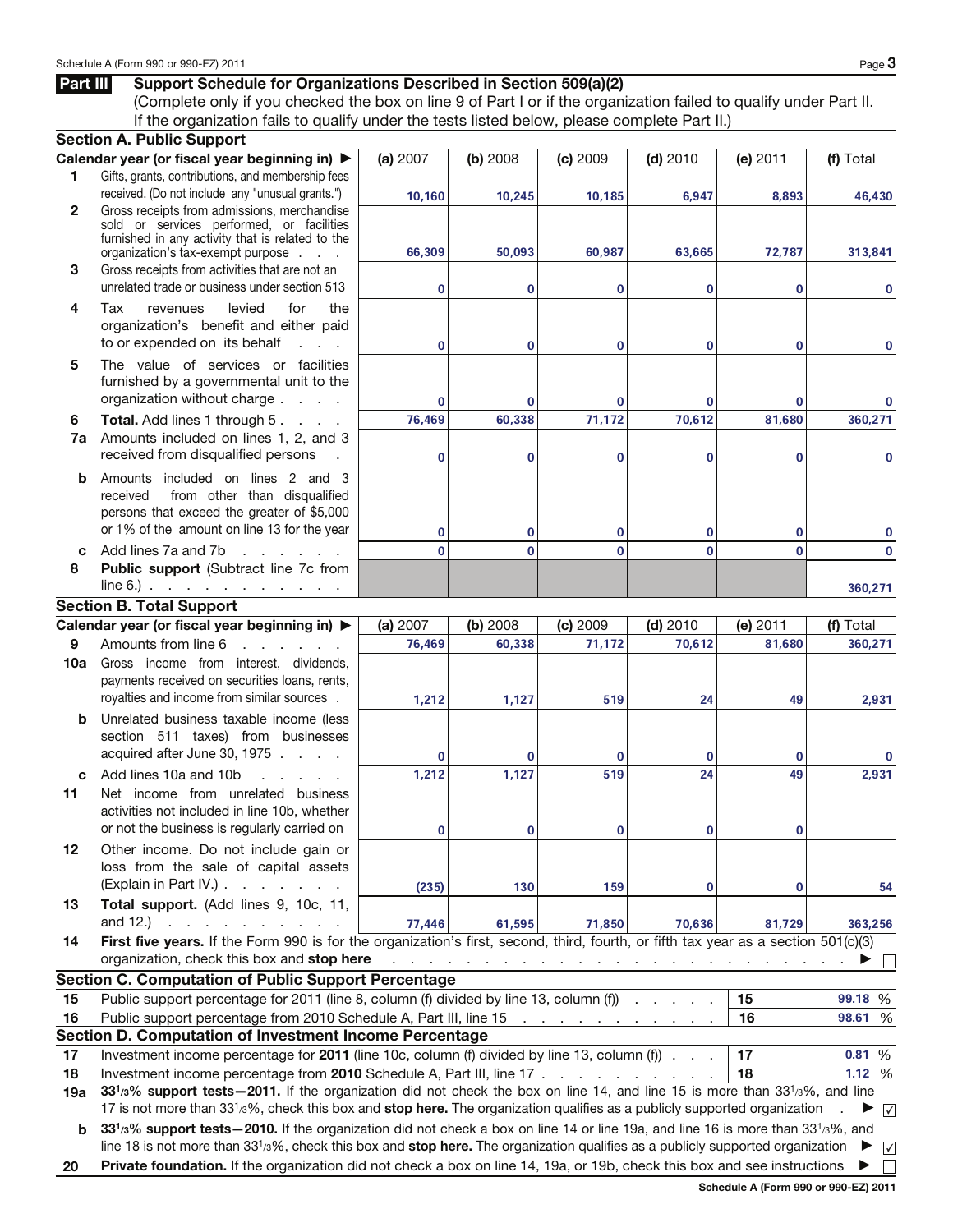|         | Schedule A (Form 990 or 990-EZ) 2011                                                                                                                                                                                                      | Page $4$ |
|---------|-------------------------------------------------------------------------------------------------------------------------------------------------------------------------------------------------------------------------------------------|----------|
| Part IV | Supplemental Information. Complete this part to provide the explanations required by Part II, line 10;<br>Part II, line 17a or 17b; and Part III, line 12. Also complete this part for any additional information. (See<br>instructions). |          |
|         | Part III, line 12 - sale of inventory (sweatshirts, miscellaneous clothing)                                                                                                                                                               |          |
|         | The YFSC's effective date of exemption was 11/4/2005.                                                                                                                                                                                     |          |
|         |                                                                                                                                                                                                                                           |          |
|         |                                                                                                                                                                                                                                           |          |
|         |                                                                                                                                                                                                                                           |          |
|         |                                                                                                                                                                                                                                           |          |
|         |                                                                                                                                                                                                                                           |          |
|         |                                                                                                                                                                                                                                           |          |
|         |                                                                                                                                                                                                                                           |          |
|         |                                                                                                                                                                                                                                           |          |
|         |                                                                                                                                                                                                                                           |          |
|         |                                                                                                                                                                                                                                           |          |
|         |                                                                                                                                                                                                                                           |          |
|         |                                                                                                                                                                                                                                           |          |
|         |                                                                                                                                                                                                                                           |          |
|         |                                                                                                                                                                                                                                           |          |
|         |                                                                                                                                                                                                                                           |          |
|         |                                                                                                                                                                                                                                           |          |
|         |                                                                                                                                                                                                                                           |          |
|         |                                                                                                                                                                                                                                           |          |
|         |                                                                                                                                                                                                                                           |          |
|         |                                                                                                                                                                                                                                           |          |
|         |                                                                                                                                                                                                                                           |          |
|         |                                                                                                                                                                                                                                           |          |
|         |                                                                                                                                                                                                                                           |          |
|         |                                                                                                                                                                                                                                           |          |
|         |                                                                                                                                                                                                                                           |          |
|         |                                                                                                                                                                                                                                           |          |
|         |                                                                                                                                                                                                                                           |          |
|         |                                                                                                                                                                                                                                           |          |
|         |                                                                                                                                                                                                                                           |          |